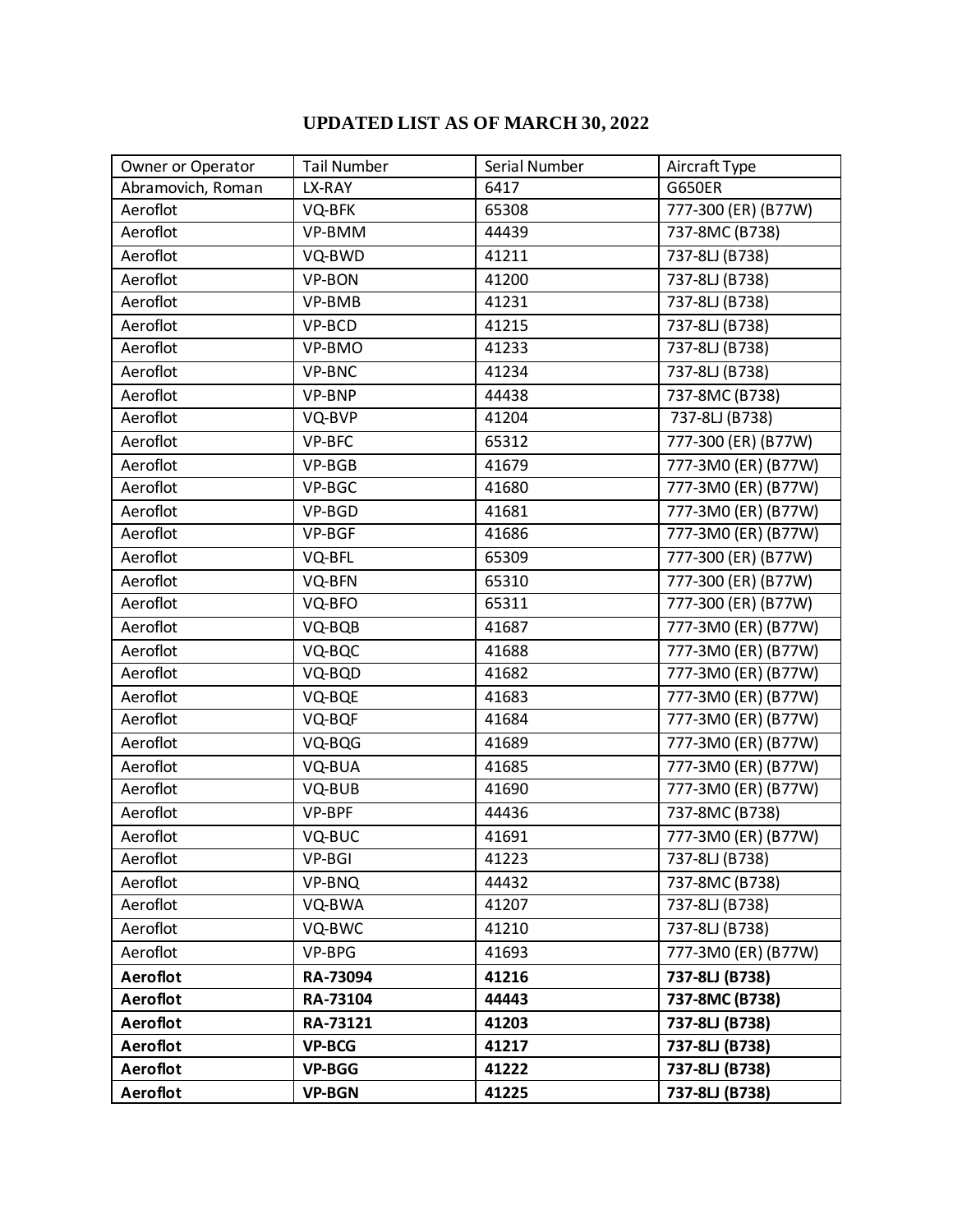| AirBridgeCargo        | VQ-BGZ                   | 37580 | 747-8HV(F) (B748)   |
|-----------------------|--------------------------|-------|---------------------|
| AirBridgeCargo        | VQ-BVR                   | 60687 | 747-8HV(F) (B748)   |
| AirBridgeCargo        | VQ-BLR                   | 37668 | 747-8HV(F) (B748)   |
| AirBridgeCargo        | VQ-BRH                   | 37669 | 747-8HV(F) (B748)   |
| AirBridgeCargo        | VQ-BRJ                   | 37670 | 747-8HV(F) (B748)   |
| AirBridgeCargo        | VP-BIN                   | 60119 | 747-83Q(F) (B748)   |
| AirBridgeCargo        | VQ-BFU                   | 60117 | 747-83Q(F) (B748)   |
| AirBridgeCargo        | VQ-BLQ                   | 37581 | 747-8HV(F) (B748)   |
| AirBridgeCargo        | VP-BIG                   | 35420 | 747-46NF(ER) (B744) |
| AirBridgeCargo        | VP-BBY                   | 63781 | 747-83Q(F) (B748)   |
| <b>AirBridgeCargo</b> | <b>VQ-BFE</b>            | 60118 | 747-83Q(F) (B748)   |
| Aviastar-TU           | <b>VQ-BCB / RA-78003</b> | 27056 | 757-223(PCF) (B752) |
| Aviastar-TU           | <b>VQ-BKK / RA-73352</b> | 25731 | 757-223(PCF) (B752) |
| Aviastar-TU           | VQ-BSX / RA-73354        | 27053 | 757-223(PCF) (B752) |
| Aviastar-TU           | <b>VQ-BBU / RA-73351</b> | 25696 | 757-223(PCF) (B752) |
| Aviastar-TU           | <b>VQ-BON/RA-73355</b>   | 27054 | 757-223(PCF) (B752) |
| <b>Alrosa</b>         | <b>EI-FCH</b>            | 32576 | 737-83N (B738)      |
| Atran                 | VQ-BFD                   | 33547 | 737-8AS(BCF) (B738) |
| Atran                 | VQ-BFP                   | 33718 | 737-8AS(BCF) (B738) |
| Atran                 | <b>VQ-BFR</b>            | 33548 | 737-8AS(BCF) (B738) |
| Atran                 | VQ-BFX                   | 33717 | 737-8AS(BCF) (B738) |
| Azur Air              | VP-BLV                   | 30043 | 757-28A (B752)      |
| Azur Air              | VQ-BEY                   | 29382 | 757-2Q8 (B752)      |
| Azur Air              | VQ-BYX / VQ-BYO          | 35717 | 737-9GP(ER)(B739)   |
| Azur Air              | RA-73030                 | 24746 | 767-3Q8(ER) (B763)  |
| Azur Air              | VP-BIS                   | 30045 | 757-2QB (B752)      |
| Azur Air              | VQ-BEZ                   | 29377 | 757-2QB (B752)      |
| Azur Air              | VQ-BEN                   | 28140 | 767-33A(ER) (B763)  |
| Azur Air              | VP-BYC                   | 30338 | 757-231 (B752)      |
| Azur Air              | VQ-BQA                   | 30044 | 757-2QB (B752)      |
| Azur Air              | VQ-BKB                   | 26268 | 757-2QB (B752)      |
| Azur Air              | RA-73032                 | 27614 | 767-306(ER)         |
| Azur Air              | RA-73034                 | 27612 | 767-306(ER)         |
| Azur Air              | VP-BRA                   | 27477 | 767-33A(ER) (B763)  |
| Azur Air              | VQ-BKF                   | 26268 | 757-2QB (B752)      |
| Azur Air              | VP-BUX                   | 24947 | 767-3Y0(ER)(B763)   |
| Azur Air              | VP-BUV                   | 24745 | 767-3Q8(ER) (B763)  |
| Azur Air              | VQ-BTK                   | 35302 | 777-3ZG(ER)(B77W)   |
| Azur Air              | VQ-BZA                   | 32728 | 777-31H(ER)(B77W)   |
| Azur Air              | VQ-BZC                   | 32729 | 777-31H(ER)(B77W)   |
| Azur Air              | VQ-BUO                   | 27909 | 767-33A(ER) (B763)  |
| <b>Azur Air</b>       | <b>VQ-BZF</b>            | 35300 | 777-367(ER) (B77W)  |
| Nordstar              | RA-73259                 | 28871 | 737-33R (B733)      |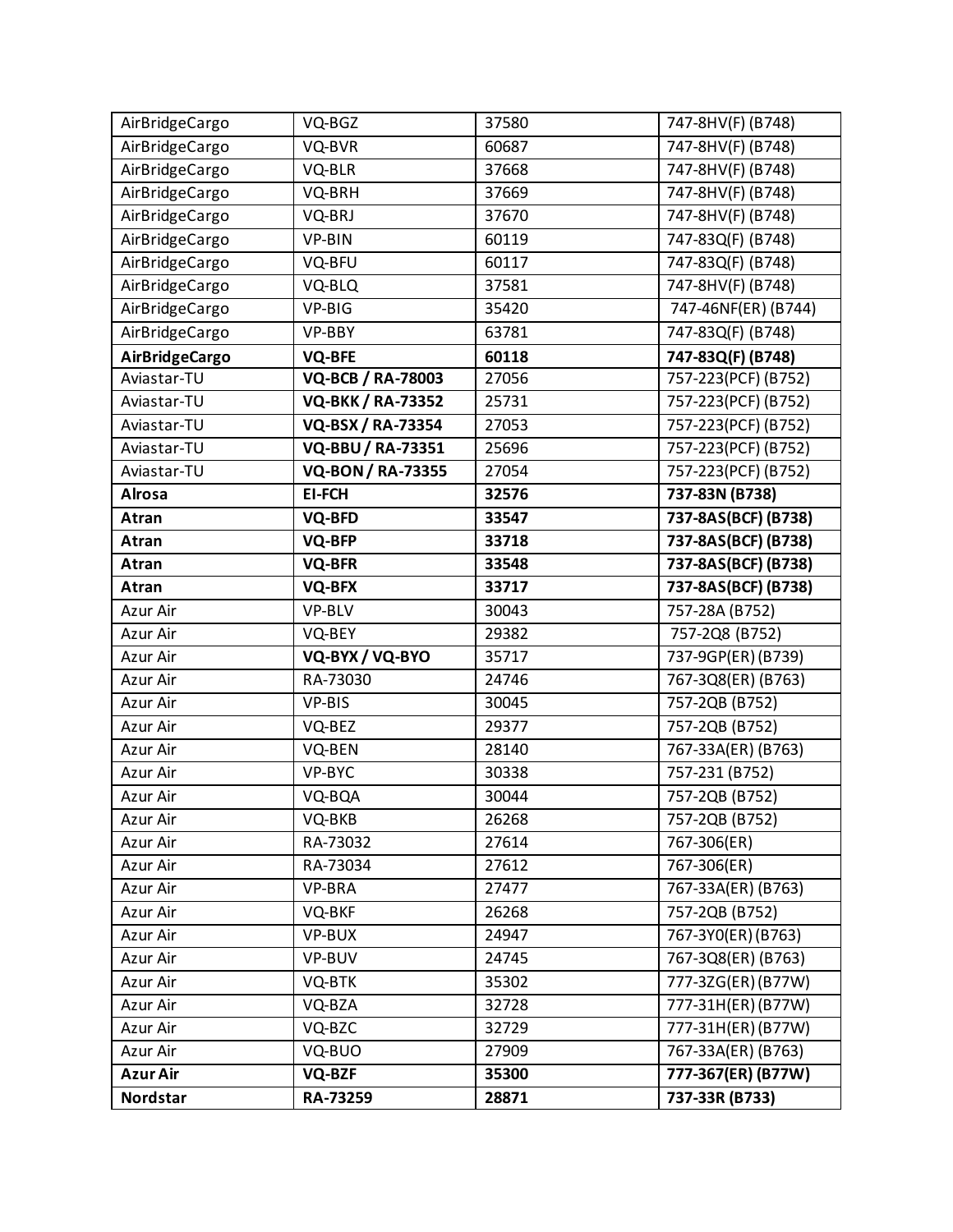| Nordwind         | VP-BJL        | 32639 | 777-35E(ER)(B77W)  |
|------------------|---------------|-------|--------------------|
| Nordwind         | VP-BSC        | 40233 | 737-8KN (B738)     |
| Nordwind         | VP-BJR        | 37136 | 777-3B5(ER)(B77W)  |
| Nordwind         | VP-BJH        | 28533 | 777-212(ER) (B772) |
| Nordwind         | VQ-BJA        | 28520 | 777-212(ER) (B772) |
| Nordwind         | VP-BJO        | 32640 | 777-35E(ER)(B77W)  |
| Nordwind         | VP-BSE        | 40236 | 737-8KN (B738)     |
| Nordwind         | <b>VP-BJJ</b> | 32719 | 777-2Q8(ER) (B772) |
| <b>Pegas Fly</b> | RA-73272      | 27608 | 777-2Q8(ER) (B772) |
| Pobeda           | <b>VP-BFB</b> | 41219 | 737-8LJ (B738)     |
| Pobeda           | <b>VP-BGQ</b> | 41227 | 737-8LJ (B738)     |
| Pobeda           | <b>VP-BGR</b> | 41228 | 737-8LJ (B738)     |
| Pobeda           | <b>VP-BOD</b> | 41238 | 737-8LJ (B738)     |
| Pobeda           | <b>VP-BOH</b> | 41244 | 737-8LJ (B738)     |
| Pobeda           | <b>VP-BQB</b> | 64862 | 737-8MC (B738)     |
| Pobeda           | <b>VP-BQC</b> | 64863 | 737-8AL (B738)     |
| Pobeda           | <b>VP-BQE</b> | 64864 | 737-8MC (B738)     |
| Pobeda           | <b>VP-BQH</b> | 64866 | 737-8MC (B738)     |
| Pobeda           | <b>VP-BQJ</b> | 64867 | 737-8MC (B738)     |
| Pobeda           | <b>VP-BQM</b> | 64868 | 737-8MC (B738)     |
| Pobeda           | <b>VP-BQQ</b> | 64869 | 737-8MC (B738)     |
| Pobeda           | <b>VQ-BHC</b> | 41220 | 737-8LJ (B738)     |
| Pobeda           | <b>VQ-BHD</b> | 41221 | 737-8LJ (B738)     |
| Pobeda           | <b>VQ-BHQ</b> | 41226 | 737-8LJ (B738)     |
| Pobeda           | VQ-BHT        | 41235 | 737-8LJ (B738)     |
| Pobeda           | <b>VQ-BHU</b> | 41229 | 737-8LJ (B738)     |
| Pobeda           | VQ-BHW        | 41241 | 737-8LJ (B738)     |
| Pobeda           | VQ-BWG        | 41205 | 737-8LJ (B738)     |
| Pobeda           | VQ-BWH        | 41206 | 737-8LJ (B738)     |
| Rossiya          | <b>VP-BOB</b> | 41236 | 737-8LJ (B738)     |
| Rossiya          | <b>VP-BOI</b> | 41224 | 737-8LJ (B738)     |
| Rossiya          | <b>VP-BUS</b> | 44435 | 737-8MC (B738)     |
| Rossiya          | <b>VQ-BPX</b> | 35278 | 737-8Q8 (B738)     |
| Rossiya          | VQ-BSR        | 33622 | 737-8AS (B738)     |
| Rossiya          | VQ-BSS        | 33602 | 737-8AS (B738)     |
| Rossiya          | VQ-BVU        | 41202 | 737-8LJ (B738)     |
| Rossiya          | VQ-BVV        | 41201 | 737-8LJ (B738)     |
| Rossiya          | VQ-BWJ        | 41212 | 737-8LJ (B738)     |
| Rossiya          | RA-73283      | 27100 | 747-446 (B744)     |
| Rossiya          | RA-73284      | 26360 | 747-446 (B744)     |
| Rossiya          | <b>EI-XLE</b> | 26362 | 747-446 (B744)     |
| Rossiya          | <b>EI-XLF</b> | 27645 | 747-446 (B744)     |